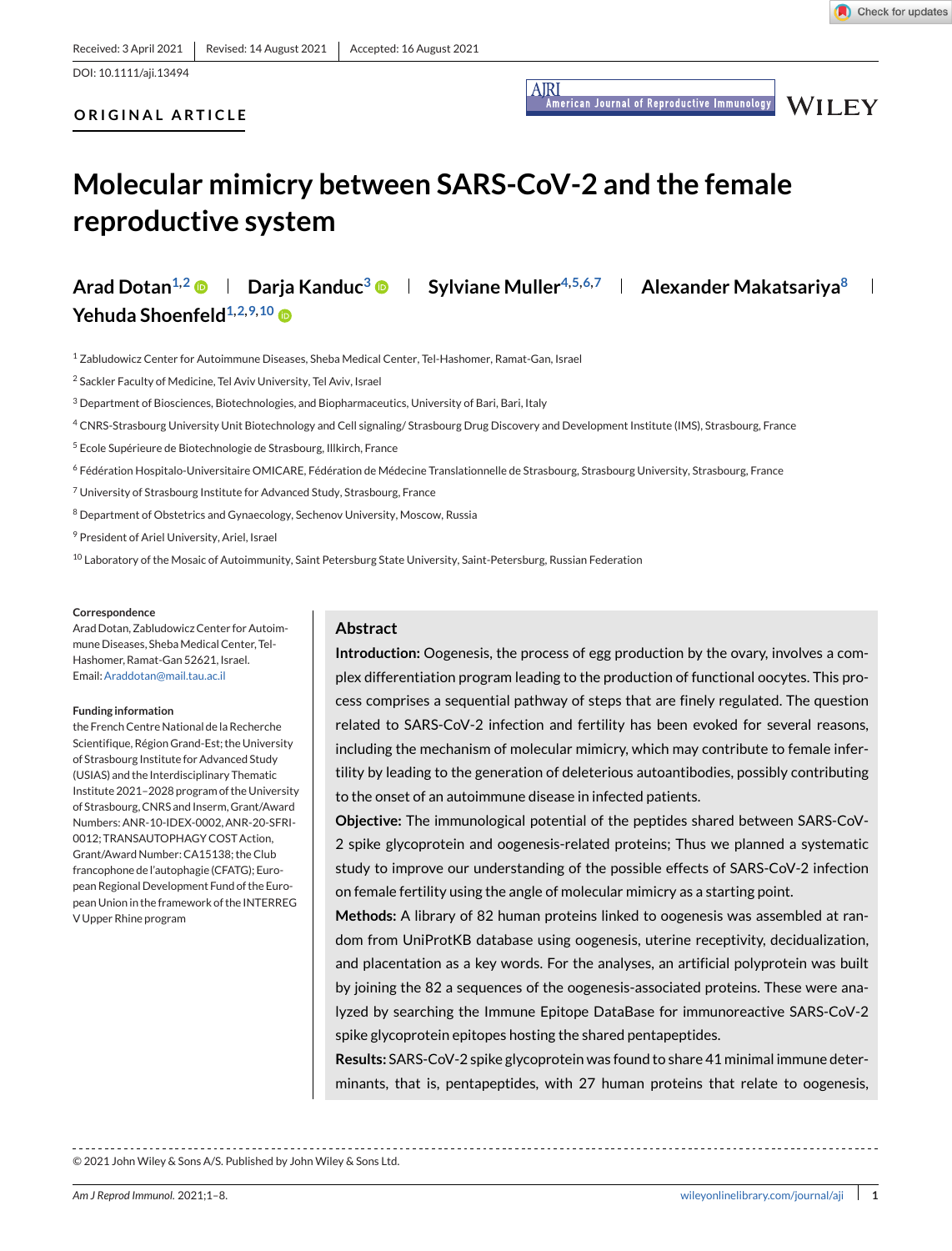uterine receptivity, decidualization, and placentation. All the shared pentapeptides that we identified, with the exception of four, are also present in SARS-CoV-2 spike glycoprotein–derived epitopes that have been experimentally validated as immunoreactive.

### **KEYWORDS**

autoimmunity, COVID-19, epitopes, molecular mimicry, oogenesis, SARS-CoV-2

# **1 INTRODUCTION**

Oogenesis, the process of egg production by the ovary, involves a complex differentiation program leading to the production of functional oocytes. The ovaries (or female gonads) are filled with follicles in which the oocyte grows to maturity. It is well documented that females do not make new eggs and that the pool of eggs presents in the ovary at birth represent the total numbers of oocytes that will continuously decline over the female's life. At the time of menopause, virtually no eggs remain. The large supplies of eggs within ovary are immature. They undergo growth and maturation each month.

The maturation program of oocytes comprises a sequential path-way of steps that are finely regulated.<sup>[1,2](#page-5-0)</sup> There are numerous possible causes of female infertility. Genetic and abnormal immune responses are often presented as factors that may lead to infertility.<sup>[3](#page-5-0)</sup> Infertility resulting from the effect of autoantibodies (autoAbs) has been a matter of many debates. $4-6$  Certain autoAbs such as anti-phospholipid, antithyroid (anti-thyroperoxidase and/or anti-thyroglobulin), anti-nuclear, anti-annexin V, anti-prothrombin, anti-laminin, anti-follicle stimulating hormone Abs have been associated with infertility, especially due to premature ovarian insufficiency, in addition to pregnancy loss.<sup>[5,6](#page-5-0)</sup> Antisperm Abs also seem to be more frequent in the population of infertile women. The direct pathological role of these autoAbs is generally unknown.

The question related to SARS-CoV-2 infection and fertility (in females and males) has been evoked for several reasons. First, it is well documented nowadays, that the angiotensin converting enzyme II (ACE2) is an entry receptor for SARS-CoV-2, the virus respon-sible for coronavirus disease 19 (COVID-19).<sup>[7,8](#page-5-0)</sup> ACE2 is a type Itransmembrane metallocarboxypeptidase with homology to ACE, a key player enzyme in the renin-angiotensin system, and a target for the treatment of hypertension. It is highly expressed in the small intestine, kidneys, heart, thyroid, adipose tissue, and especially in testis, ovaries, uterus, vagina and placenta. $2,9,10$  Although at a lower level, ACE2 is also present in other organs and tissues. It has therefore been postulated that *via* ACE2, SARS-CoV-2 might cause direct injury in these tissues, $2,10$  (Table [1,](#page-2-0) Table S1). ACE2 regulates follicular development and ovulation, modulates luteal angiogenesis and degeneration, and affects the regular changes of endometrial tissue and embryo development. $10$  The question has thus been raised to know whether COVID-19 might have an effect on female fertility.[2,10](#page-5-0)

Second, as said above, over years, there is a decline in female fertility linked to a reduction in both the quantity and quality of the germline (oocytes). Recent advances have revealed that autophagy, in relation with oxidative stress, influences oocyte longevity. $11,12$  It turns out that autophagy is especially involved in SARS-CoV-2 infection.<sup>13,14</sup> Any dysfunction of autophagy, in the case of COVID-19, might therefore have important consequences in oocyte maturation that *de facto* could influence ovulation and fertility.

Third, as shown in the case of numerous other infections, Abs generated against viral proteins could cross-react with common sequences shared by pathogens and self-components. This mechanism of molecular mimicry may lead to the generation of deleterious Abs, which could participate to the onset of an autoimmune disease in infected patients.<sup>[15–17](#page-5-0)</sup> With this aim in mind, we carried out a systematic study to improve our understanding of the possible effects of SARS-CoV-2 infection on female fertility using the angle of molecular mimicry as a starting point. We identified a number of rather long linear sequences shared by the SARS-CoV-2 proteins and oogenesis-related proteins that might play a role in the production of possibly pathogenic crossreactive Abs.

# **2 METHODS**

Peptide sharing between oogenesis-related human proteins and spike glycoprotein (NCBI, GenBank Protein Accession Id = QHD43416.1) from SARS-CoV-2 (NCBI:txid2697049) was analyzed using pentapeptides as sequence probes since a peptide grouping formed by five amino acid (aa) residues defines a minimal immune determinant that can (1) induce highly specific Abs, and (2) determine antigen-Ab specific interaction.<sup>[18,19](#page-5-0)</sup>

A library of 82 human proteins linked to oogenesis was assembled at random from UniProtKB database [\(www.uniprot.org/\)](http://www.uniprot.org/)<sup>[20](#page-5-0)</sup> using oogenesis, uterine receptivity, decidualization, and placentation as a key words. The 82 human proteins are listed in Table S1. For the analyses, an artificial polyprotein was built by joining the 82 aa sequences of the oogenesis-associated proteins.

The spike glycoprotein primary sequence was dissected into pentapeptides offset by one residue (i.e., MFVFL, FVFLV, VFLVL, FLVLL, and so forth) and the resulting viral pentapeptides were analyzed for occurrences within the polyprotein. Occurrences and the corresponding proteins were annotated.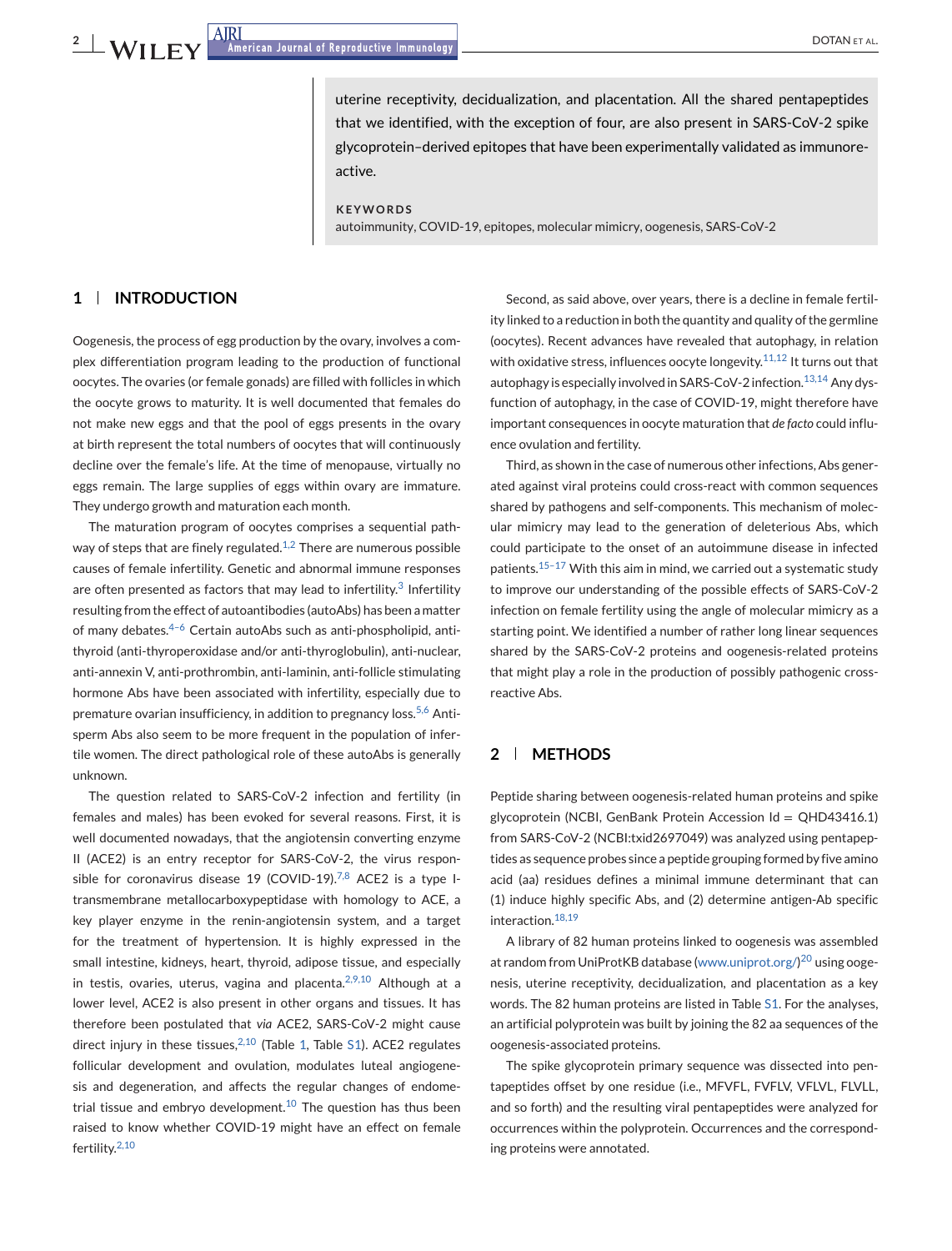<span id="page-2-0"></span>DOTAN ET AL. **3**<br>American Journal of Reproductive Immunology WILEY  $\frac{3}{4}$ 

**TABLE 1** Pentapeptide sharing between SARS-CoV-2 spike glycoprotein and 27 human proteins linked to oogenesis, placentation, or decidualization

| <b>Shared Peptides<sup>a</sup></b>   | Human proteins and associated function(s)/pathologiesb,c                                                                                                                                                                                                                                                                                                                                                                                 | <b>Refs</b> |
|--------------------------------------|------------------------------------------------------------------------------------------------------------------------------------------------------------------------------------------------------------------------------------------------------------------------------------------------------------------------------------------------------------------------------------------------------------------------------------------|-------------|
| AAAYY, KRISN,<br><b>PDDFT</b>        | ASPM. Abnormal spindle-like microcephaly-associated protein.<br>Altered Aspm protein causes a massive loss of germ cells, resulting in a severe reduction in testis and<br>ovary size accompanied by reduced fertility.                                                                                                                                                                                                                  | 22          |
| <b>VNQNA</b>                         | BMP2. Bone morphogenetic protein 2 precursor<br>Involved in uterine decidualization                                                                                                                                                                                                                                                                                                                                                      | 23          |
| QAGST, SALGKL                        | CXA1. Gap junction alpha-1 protein<br>Involved in decidualization. Reduced expression of Cx43 transcript and protein in maternal decidua<br>indicate the key role of Cx43 in recurrent early pregnancy loss                                                                                                                                                                                                                              | 24,25       |
| <b>GAISS</b>                         | DIAP2. Protein diaphanous homolog 2.<br>Function in oogenesis and implications for human sterility                                                                                                                                                                                                                                                                                                                                       | 26          |
| <b>PGQTG</b>                         | DMRT1. Doublesex- and mab-3-related transcription factor 1.<br>Plays a key role in male sex determination; involved in sex reversal. Promotes oogenesis. Lack of<br>DMRT1 in the fetal ovary results in the formation of many fewer primordial follicles in the juvenile<br>ovary                                                                                                                                                        | $27 - 30$   |
| <b>GRLQSL, VLGQS</b>                 | ERCC1. DNA excision repair protein ERCC-1.<br>Essential for normal spermatogenesis and oogenesis and for functional integrity of germ cell DNA.<br>May also contribute to sperm DNA fragmentation and male infertility                                                                                                                                                                                                                   | 31,32       |
| <b>YSNNS</b>                         | FIGLA. Factor in the germline alpha.<br>Regulates the expression of oocyte-specific genes, including those that initiate folliculogenesis and<br>those that encode the zona pellucida required for fertilization. Essential for oocytes to survive.<br>Balances sexually dimorphic gene expression in postnatal oocytes by activating oocyte-associated<br>genes and repressing sperm-associated genes during normal postnatal oogenesis | 33,34       |
| <b>NQNAQ</b>                         | FMN2. Formin-2.<br>Required for spindle relocation, that is,- essential for fertility; also, it is highly expressed in the<br>developing and adult central nervous system                                                                                                                                                                                                                                                                | 35,36       |
| <b>VLTES</b>                         | HTRA3. Serine protease HTRA3 precursor<br>Regulates trophoblast invasion during human placentation                                                                                                                                                                                                                                                                                                                                       | 37          |
| GAGAA, LSSTA,<br><b>LAATK</b>        | JUNB. Transcription factor jun-B<br>Essential for mammalian placentation                                                                                                                                                                                                                                                                                                                                                                 | 38          |
| <b>LHSTQ</b>                         | KASH5. Protein KASH5.<br>Function as meiotic-specific factor. Most oocytes are arrested at the germinal vesicle stage after<br>depletion of KASH5.                                                                                                                                                                                                                                                                                       | 39,40       |
| LPPLL                                | KDM1B. Lysine-specific histone demethylase 1B.<br>Demethylase required to establish maternal genomic imprints. highly expressed in growing oocytes<br>where genomic imprints are established.                                                                                                                                                                                                                                            | 41          |
| <b>ANLAAT</b>                        | KISSR. KISS-1 receptor<br>Involved in follicular development, oocyte maturation, ovulation, and steroidogenesis. Regulator of<br>puberty and its alterations can lead to precocious puberty, absence of or incomplete sexual<br>maturation, dysfunction of reproductive function, hypogonadotropic hypogonadism with or<br>without anosmia                                                                                               | $42 - 48$   |
| QVAVL, IEDLL, PPLLT,<br>AKNLN, LQELG | KMT2D. Histone-lysine N-methyltransferase 2D.<br>Required during oogenesis and early development for bulk histone H3 lysine 4 trimethylation.<br>Essential for early embryonic development.                                                                                                                                                                                                                                              | 49,50       |
| <b>APATV</b>                         | MARF1. Meiosis regulator and mRNA stability factor 1.<br>An endoribonuclease that controls oocyte RNA homeostasis and genome integrity. Essential for<br>meiotic progression of oocytes                                                                                                                                                                                                                                                  | 51,52       |
| <b>TLLAL</b>                         | MK. Midkine precursor.<br>Maturation of mammalian oocytes in the context of ovarian follicle                                                                                                                                                                                                                                                                                                                                             | 53          |
| SNLLL                                | MK01. Mitogen-activated protein kinase 1<br>Abnormal placentation and delayed parturition                                                                                                                                                                                                                                                                                                                                                | 54          |
| NSNNL, EELDK                         | PANX1. Pannexin-1.<br>An ATP-permeable channel with critical roles in a variety of physiological functions such as blood<br>pressure regulation1, apoptotic cell clearance2 and human oocyte development3. PANX1<br>alterations cause human oocyte death and female infertility.                                                                                                                                                         | 55,56       |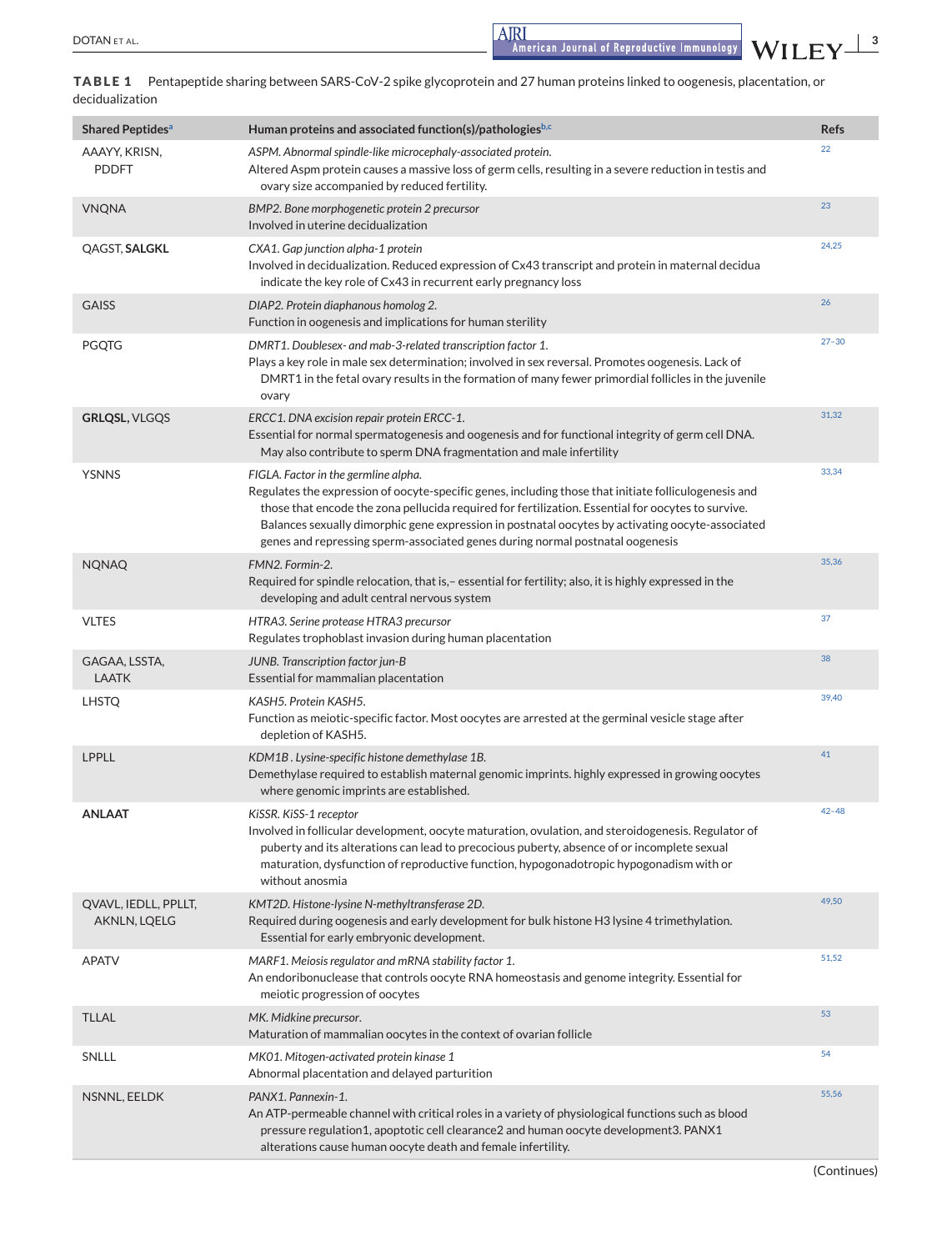<span id="page-3-0"></span>

| <b>TABLE 1</b><br>(Continued)      |                                                                                                                                                                                                                             |             |
|------------------------------------|-----------------------------------------------------------------------------------------------------------------------------------------------------------------------------------------------------------------------------|-------------|
| <b>Shared Peptides<sup>a</sup></b> | Human proteins and associated function(s)/pathologiesb,c                                                                                                                                                                    | <b>Refs</b> |
| <b>PLVSS</b>                       | PAQR5. Membrane progestin receptor gamma.<br>Plasma membrane progesterone (P4) receptor coupled to G proteins and implicated in oocyte<br>maturation.                                                                       | 57          |
| <b>IITTD</b>                       | PCSK5. Proprotein convertase subtilisin/kexin type 5<br>Essential for the differentiation of uterine stromal fibroblasts into decidual cells (decidualization)                                                              | 58          |
| <b>TFGAG</b>                       | S6OS1. Protein SIX6OS1.<br>Belongs to a transcription factor network that regulates oocyte growth and differentiation; when<br>altered, can cause non-obstructive azoospermia and premature ovarian insufficiency in humans | 59.60       |
| <b>ASALG</b>                       | SOLH1. Spermatogenesis- and oogenesis-specific basic helix-loop-helix-containing protein 1<br>Essential for spermatogonial differentiation; regulate mouse oocyte growth and differentiation.                               | 61.62       |
| FGGFN, IVNNT                       | SRC. Proto-oncogene tyrosine-protein kinase Src.<br>Protein tyrosine kinase that plays a role during oocyte maturation and fertilization.                                                                                   | 63,64       |
| <b>LSSTA</b>                       | SYCY2. Syncytin-2 precursor<br>Participates in trophoblast fusion and the formation of a syncytium during placenta morphogenesis;<br>correlates with the risk of severe preeclampsia                                        | 65.66       |
| <b>TESNK</b>                       | TDRD6. Tudor domain-containing protein 6.<br>Transcription factor that balances sexually dimorphic gene expression in postnatal oocytes.                                                                                    | 34          |
| <b>GDSSS</b>                       | <b>VDR. Vitamin D3 receptor</b><br>Recurrent pregnancy loss                                                                                                                                                                 | 67          |
| LEPLV, ANLAA                       | YTDC2, 3'-5' RNA helicase YTHDC2.<br>Plays a key role in the male and female germline by promoting transition from mitotic to meiotic<br>divisions in stem cells                                                            | 68          |

aHexapeptides derived from overlapping pentapeptides given bold.

<sup>b</sup>Human proteins given by Uniprot accession and name in italics.

<sup>c</sup>Functions and/or associated pathologies: data from Uniprot, Pubmed, and OMIM public databases.

The immunological potential of the peptides shared between SARS-CoV-2 spike glycoprotein and oogenesis-related proteins was analyzed by searching the Immune Epitope DataBase (IEDB, [www.iedb.org/\)](http://www.iedb.org/) $^{21}$  $^{21}$  $^{21}$ for immunoreactive SARS-CoV-2 spike glycoprotein epitopes hosting the shared pentapeptides.

# **3 RESULTS**

# **3.1 Peptide sharing between SARS-CoV-2 spike glycoprotein and human proteins related to oogenesis**

Quantitatively, SARS-CoV-2 spike glycoprotein was found to share 41 minimal immune determinants, that is, pentapeptides, with 27 human proteins that relate to oogenesis, placentation and/or decidualization. The shared pentapeptides are the oogenesis related proteins are described in Table [1.](#page-2-0)

# **3.2 Immunological potential of the peptides shared between SARS-CoV-2 spike glycoprotein and oogenesis-associated proteins**

Exploration of the Immune Epitope DataBase (IEDB, [www.iedb.org/\)](http://www.iedb.org/) $^{21}$  $^{21}$  $^{21}$ revealed that all the shared pentapeptides described in Table [1,](#page-2-0) with

the exception of two (namely, VLGQS, QVAVL, ALGKL, and SNLLL), are also present in SARS-CoV-2 spike glycoprotein–derived epitopes that have been experimentally validated as immunoreactive (see IEDB, [www.iedb.org/](http://www.iedb.org/) for immunoassays and references).<sup>[21](#page-5-0)</sup>

# **4 DISCUSSION**

Since its appearance, SARS-CoV-2 has rightly attracted the scientificclinical attention on organs and functions that are object of the viral attack and contribute to the acute pathology associated with this dis-ease, that is, respiratory failure and dysfunctional immune system.<sup>[69,70](#page-7-0)</sup> However and of relevant importance, it also emerged the possibility that the virus can affect multiple functions and, among them, human fertility.[71,72](#page-7-0) Evidences indicate that the virus can target human reproductive organs that express its main receptor ACE2, although it is as yet unclear if this has any implications for human fertility. $73$ 

Here, a mechanism, that is, cross-reactivity, and a molecular platform, that is, peptide sequences derived from infertility-related proteins and also present in SARS-CoV-2, are proposed as possible links between infertility occurrence and SARS-CoV-2 infection. Actually, already in 1998, $74$  it was shown that the sharing of a short peptide between murine myelin basic protein and hepatitis B virus (HBV) could lead to pathogenic autoimmune cross-reactivity in animal models, so explaining the high incidence of demyelinating diseases that was observed following HBV infection. These studies and some others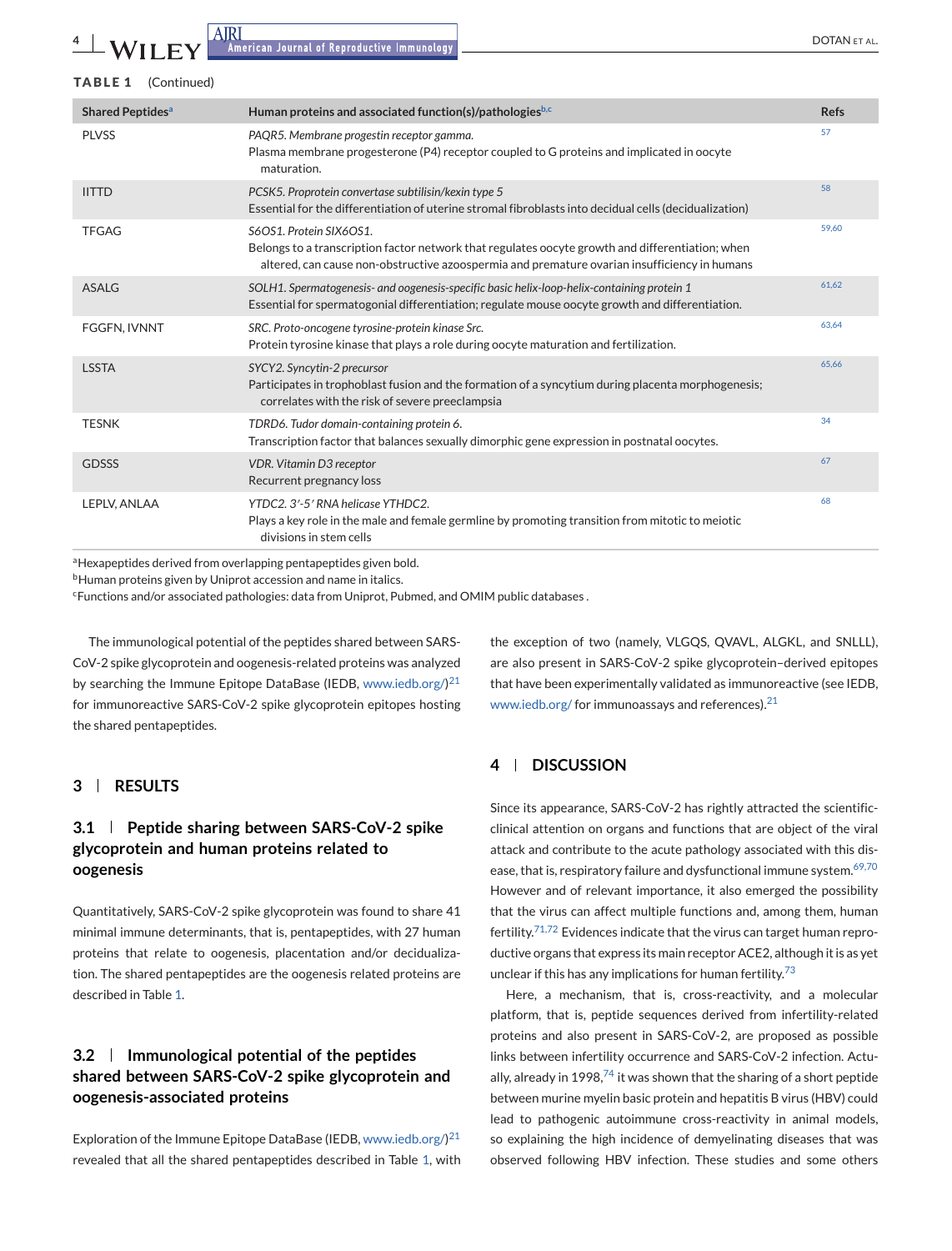<span id="page-4-0"></span>DOTAN ET AL. **SEXUAL EXECUTE ASSESS** 

| <b>IEDBID</b> <sup>a</sup> | <b>EPITOPE</b> <sup>b</sup> | <b>IEDBID</b> <sup>a</sup> | <b>EPITOPE</b> <sup>b</sup> |
|----------------------------|-----------------------------|----------------------------|-----------------------------|
| 10112                      | dsfkeeldky                  | 1309563                    | qtgkiadynyklpddftgcv        |
| 26710                      | iittdntfv                   | 1309567                    | rdlpqgfsaleplydlpigi        |
| 54725                      | rlqslqtyv                   | 1309574                    | rssvlhstqdlflpffsnvt        |
| 59162                      | slidlqelgkyeqyikw           | 1309578                    | sfiedllfnkvtladagfik        |
| 1073281                    | tesnkkflpfqqfgrdia          | 1309581                    | slidlgelgkyeqyikwpwy        |
| 1073938                    | vqidrlitgrlqslq             | 1309585                    | sssgwtagaaayyvgylqpr        |
| 1073956                    | vvlsfellhapatvc             | 1309598                    | tvydplqpeldsfkeeldky        |
| 1074838                    | aeirasanlaatK               | 1309608                    | vvniqkeidrlnevaknine        |
| 1074865                    | aysnnsiaiptnftisv           | 1310254                    | aensvaysnnsiaip             |
| 1074952                    | klpddftgcv                  | 1310300                    | aysnnsiaiptnfti             |
| 1074967                    | leplydlpi                   | 1310303                    | caqkfngltvlppll             |
| 1074971                    | litgrlqslqtyv               | 1310360                    | eiyqagstpcngveg             |
| 1074989                    | Isstasalgk                  | 1310415                    | fngltvlpplitdem             |
| 1075039                    | rgiapgqtgkiadynykl          | 1310434                    | gaissylndilsrld             |
| 1075094                    | vlpplitdemiagyt             | 1310437                    | gcviawnsnnldskv             |
| 1075117                    | wtagaaayyvgy                | 1310444                    | givnntvydplqpel             |
| 1087679                    | pikdfggfnfsqilpdps          | 1310447                    | gkiadynyklpddft             |
| 1087693                    | qmyktptlkyfggfnfsq          | 1310448                    | gklqdvVnqnaqaln             |
| 1087780                    | vkqiyktppikd <b>fggfn</b> f | 1310487                    | iginitrfqtllalh             |
| 1125063                    | gltvlppll                   | 1310513                    | itrfqtllalhrsyl             |
| 1309125                    | lidlqelgkyeqyi              | 1310551                    | krisncvadysvlyn             |
| 1309143                    | yawnrkrisncvady             | 1310586                    | litgrlqslqtyvtq             |
| 1309418                    | aeirasANlaatkmsecvlg        | 1310606                    | InevaknIneslidl             |
| 1309440                    | atrfasvyawnrkrisncva        | 1310611                    | <b>Ipplitdemiagyts</b>      |
| 1309441                    | aysnnsiaiptnftisvtte        | 1310612                    | lpqgfsaleplydlp             |
| 1309447                    | dfggfnfsqilpdpskpskr        | 1310614                    | lqpeldsfkeeldky             |
| 1309451                    | dsfkeeldkyfknhtspdvd        | 1310765                    | rfasvyawnrkrisn             |
| 1309468                    | ferdisteiyqagstpcngv        | 1310785                    | saleplydlpigini             |
| 1309490                    | iawnsnnldskvggnynyly        | 1310827                    | svlhstqdlflpffs             |
| 1309501                    | klpddftgcviawnsnnlds        | 1310852                    | tlykglssnfgaiss             |
| 1309504                    | kqiyktppikdfggfnfsqi        | 1310865                    | trfqtllalhrsylt             |
| 1309515                    | Ihrsyltpgdsssgwtagaa        | 1310899                    | vllplvssqcvnltt             |
| 1309516                    | litgrlqslqtyvtqqlira        | 1310947                    | wTFgagaalqipfam             |
| 1309518                    | <b>Inevaknineslidigelgk</b> | 1311674                    | faqvkqiyktppikdfggfnfsqi    |
| 1309519                    | lpdpskpskrsfiedllfnk        | 1311676                    | fkeeldkyfk                  |
| 1309523                    | IssnfgaissvIndilsrId        | 1311810                    | rkrisncv                    |
| 1309531                    | ngltgtgvltesNKkflpfg        | 1311944                    | ynyklpddft                  |
| 1309532                    | ngltvlpplitdemiagyts        | 1315180                    | aysnnsiai                   |
| 1309534                    | nitrfqtllalhrsyltpgd        | 1321084                    | IpplItdem                   |
| 1309554                    | qagstpcngvegfncyfplq        | 1323750                    | rasANlaatk                  |
| 1309558                    | qfnsaigkiqdslsstasal        | 1323919                    | rlqslqty                    |
| 1309561                    | qrnfyepqiittdntfvsgn        | 1324400                    | sfkeeldky                   |

**TABLE 2** Distribution among 84 experimentally validated SARS-CoV-2 spike glycoprotein-derived epitopes of 41 pentapeptides shared between SARS-CoV-2 spike glycoprotein and 27 human proteins linked to oogenesis, placentation, and/or decidualization

<sup>a</sup>Epitopes listed as IEDB ID number and detailed at IEDB (www.iedb.org).<sup>21</sup>

bPeptides shared between SARS-CoV-2 spike glycoprotein-derived epitopes and human proteins are given in capital letters.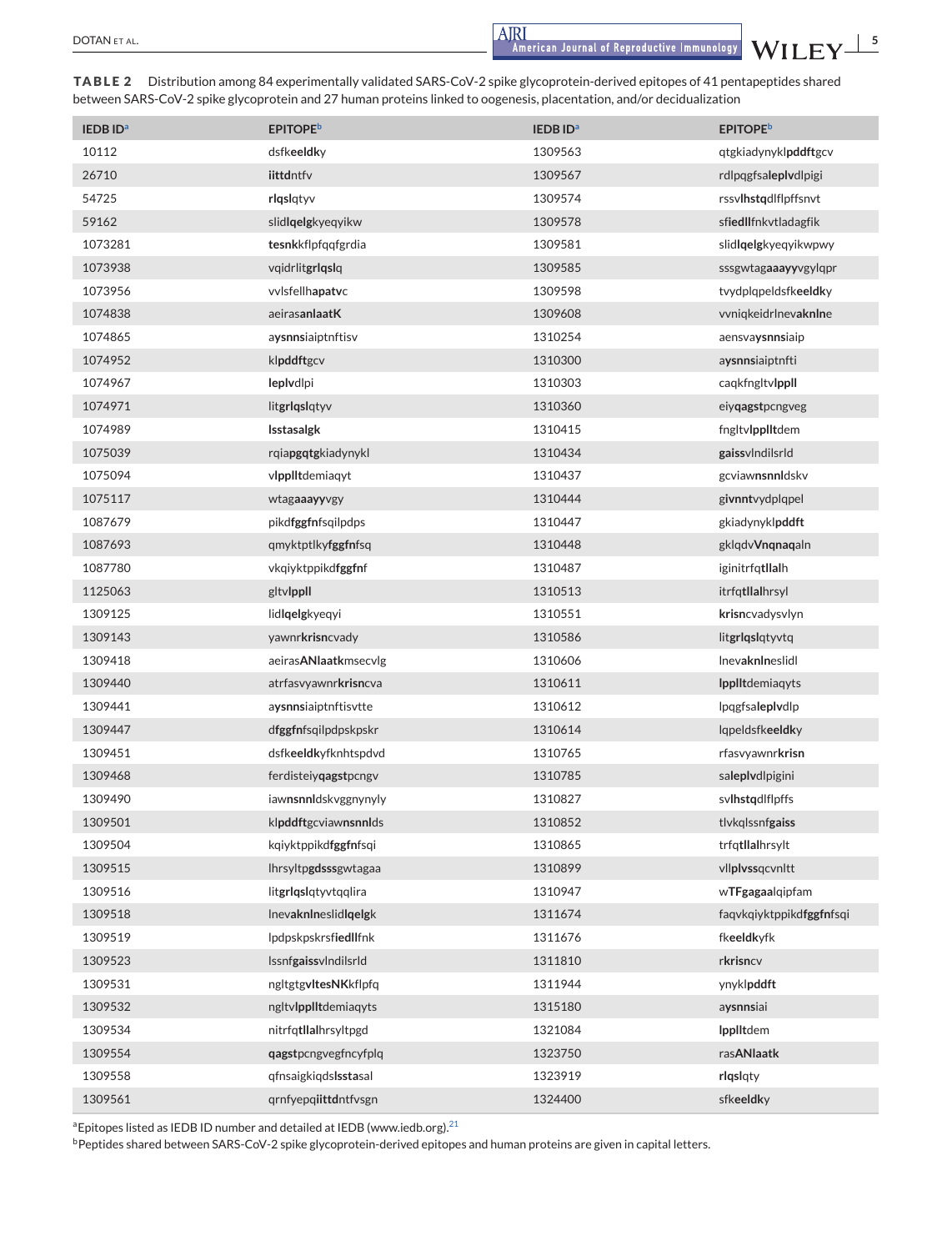<span id="page-5-0"></span>in the same line were guided by the idea that amino acid sequence similarities between the pathogens and the human host may lead to autoimmune pathologies through cross-reactivity phenomena occurring after pathogen infection. Taken together, Tables [1](#page-2-0) and [2](#page-4-0) effectively document the possibility that SARS-CoV-2 infection might hit numerous fertility-linked proteins, including enzymes involved in the methylation program of histones, thus causing severe and numerous alterations of the reproductive function in humans. Citing only a few, we can list here the loss of germ cells, severe reduction in testis and ovary size, alteration in male sex determination, sex reversal, alteration of folliculogenesis, alteration of the balance of the sexually dimorphic gene expression, reduced fertility, alterations of puberty with precocious puberty, absence of or incomplete sexual maturation, dysfunction of reproductive function, non-obstructive azoospermia and premature ovarian insufficiency [see Table [1,](#page-2-0) and references therein].

Although the present data warrant in-depth experimental studies, especially by testing large series of sera collected from COVID-19-ill patients in dedicated arrays for human proteins related to oogenesis, they encourage us to be vigilant in the future on issues of possible infertility in patients who have been infected by SARS-CoV-2.

It should be emphasized that the molecular mimicry we found does not indicate female reproductive dysfunction in COVID-19 patients. Nevertheless, our findings suggest potential cross-reactivity between the homologous peptides that may result in the development of autoantibodies and new-onset of related autoimmune manifestations. Thus, in our perspective, detecting such autoantibodies should be attempted.

### **ACKNOWLEDGMENT**

This research received no specific external funding. The Muller's laboratory was funded the French Centre National de la Recherche Scientifique, Région Grand-Est, the University of Strasbourg Institute for Advanced Study (USIAS) and the Interdisciplinary Thematic Institute 2021–2028 program of the University of Strasbourg, CNRS and Inserm (ANR-10-IDEX-0002 and ANR-20-SFRI-0012) in the frame of the Strasbourg drug discovery and development Institute (IMS). S.M. also acknowledges the support of the TRANSAUTOPHAGY COST Action (CA15138), the Club francophone de l'autophagie (CFATG), the European Regional Development Fund of the European Union in the framework of the INTERREG V Upper Rhine program.

### **CONFLICTS OF INTEREST**

The authors declare no conflict of interest.

### **DATA AVAILABILITY STATEMENT**

Data sharing not applicable to this article as no datasets were generated or analyzed during the current study.

## **ORCID**

*Arad Dotan* <https://orcid.org/0000-0002-3300-3676> *Darja Kandu[c](https://orcid.org/0000-0003-2111-4608)* <https://orcid.org/0000-0003-2111-4608> *Yehuda Shoenfel[d](https://orcid.org/0000-0002-5610-7347)* <https://orcid.org/0000-0002-5610-7347>

#### **REFERENCES**

- 1. Sánchez F, Smitz J. Molecular control of oogenesis. *Biochim Biophys Acta*. 2012;1822(12):1896-1912.
- 2. Jing Y, Run-Qian L, Hao-Ran W, et al. Potential influence of COVID-19/ACE2 on the female reproductive system. *Mol Hum Reprod*. 2020;26(6):367-373.
- 3. Zou X, Zhang Y, Wang X, Zhang R, Yang W. The role of AIRE deficiency in infertility and its potential pathogenesis. *Front Immunol*. 2021;12:421.
- 4. Carp HJ, Selmi C, Shoenfeld Y. The autoimmune bases of infertility and pregnancy loss. *J Autoimmun*. 2012;38(2-3):J266-74.
- 5. Deroux A, Dumestre-Perard C, Dunand-Faure C, Bouillet L, Hoffmann P. Female infertility and serum auto-antibodies: a systematic review. *Clin Rev Allergy Immunol*. 2017;53(1):78-86.
- 6. Van Voorhis BJ, Stovall DW. Autoantibodies and infertility: a review of the literature. *J Reprod Immunol*. 1997;33(3):239-256.
- 7. Zhou P, Yang XL, Wang XG, et al. A pneumonia outbreak associated with a new coronavirus of probable bat origin. *Nature*. 2020;579(7798):270-273.
- 8. Vaduganathan M, Vardeny O, Michel T, McMurray JJ, Pfeffer MA, Solomon SD. Renin–angiotensin–aldosterone system inhibitors in patients with Covid-19. *N Engl J Med*. 2020;382(17):1653-1659.
- 9. Ace2 gene (protein coding). Available: [https://www.genecards.](https://www.genecards.org/cgi-bin/carddisp.pl?gene=ACE2&keywords=ACE2#protein_expression) [org/cgi-bin/carddisp.pl?gene=ACE2&keywords=ACE2#protein\\_](https://www.genecards.org/cgi-bin/carddisp.pl?gene=ACE2&keywords=ACE2#protein_expression) [expression](https://www.genecards.org/cgi-bin/carddisp.pl?gene=ACE2&keywords=ACE2#protein_expression)
- 10. Li F, Lu H, Zhang Q, et al. Impact of COVID-19 on female fertility: a systematic review and meta-analysis protocol. *BMJ Open*. 2021;11(2):e045524.
- 11. Zhou J, Peng X, Mei S. Autophagy in ovarian follicular development and atresia. *Int J Biol Sci*. 2019;15(4):726.
- 12. Peters AE, Mihalas BP, Bromfield EG, Roman SD, Nixon B, Sutherland JM. Autophagy in female fertility: a role in oxidative stress and aging. *Antioxid Redox Signal*. 2020;32(8):550-568.
- 13. Bonam SR, Muller S, Bayry J, Klionsky DJ. Autophagy as an emerging target for COVID-19: lessons from an old friend, chloroquine. *Autophagy*. 2020:1-7.
- 14. Yang N, Shen HM. Targeting the endocytic pathway and autophagy process as a novel therapeutic strategy in COVID-19. *Int J Biol Sci*. 2020;16(10):1724.
- 15. Oldstone MB. Molecular mimicry and immune-mediated diseases. *FASEB J*. 1998;12(13):1255-1265.
- 16. Rojas M, Restrepo-Jiménez P, Monsalve DM, et al. Molecular mimicry and autoimmunity. *J Autoimmun*. 2018;95:100-123.
- 17. Dotan A, Muller S, Kanduc D, David P, Halpert G, Shoenfeld Y. The SARS-CoV-2 as an instrumental trigger of autoimmunity. *Autoimmun Rev*. 2021:102792.
- 18. Kanduc D. Pentapeptides as minimal functional units in cell biology and immunology. *Curr Protein Pept Sci*. 2013;14:111-120.
- 19. Kanduc D. Immunogenicity, immunopathogenicity, and immunotolerance in one graph. *Anticancer Agents Med Chem*. 2015;15:1264-1268.
- 20. UniProt Consortium. UniProt: a worldwide hub of protein knowledge. *Nucleic Acids Res*. 2019;47:D506-D515. Available online: [http://www.](http://www.uniprot.org) [uniprot.org](http://www.uniprot.org) (accessed on January 2021).
- 21. Vita R, Mahajan S, Overton JA, et al. The Immune Epitope Database (IEDB): 2018 update. *Nucleic Acids Res*. 2019;47:D339-D343. [www.](http://www.iedb.org) [iedb.org.](http://www.iedb.org) Available online. accessed on January 2021.
- 22. Pulvers JN, Bryk J, Fish JL, et al. Mutations in mouse Aspm (abnormal spindle-like microcephaly associated) cause not only microcephaly but also major defects in the germline. *Proc Natl Acad Sci U S A*. 2010;107(38):16595-16600.
- 23. Li Q, Kannan A, Wang W, et al. Bone morphogenetic protein 2 functions via a conserved signaling pathway involving Wnt4 to regulate uterine decidualization in the mouse and the human. *J Biol Chem*. 2007;282(43):31725-31732.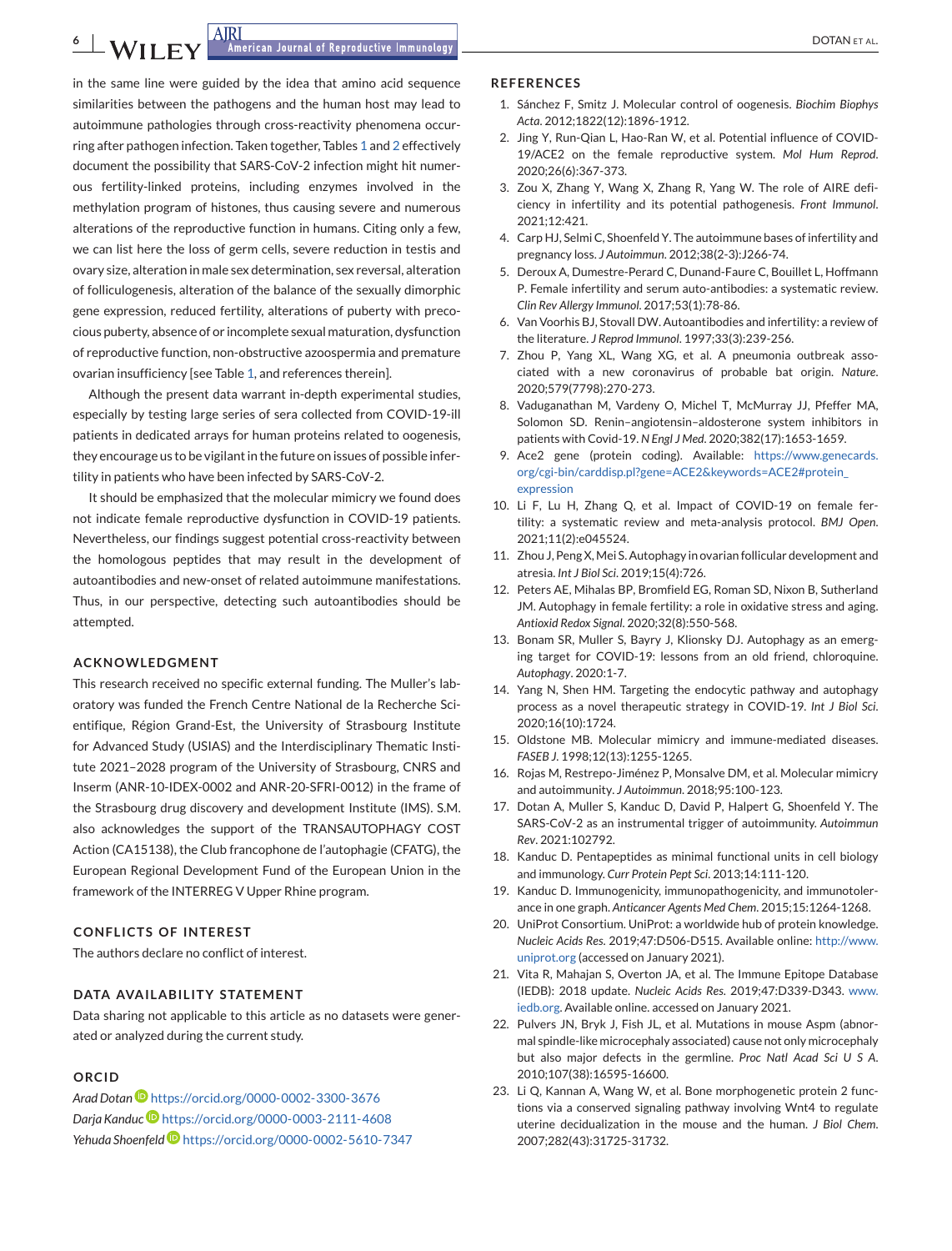- 24. Yu J, Berga SL, Zou W, et al. IL-1*β* inhibits connexin 43 and disrupts decidualization of human endometrial stromal cells through ERK1/2 and p38 MAP kinase. *Endocrinology*. 2017;158(12):4270-4285.
- 25. Nair RR, Jain M, Singh K. Reduced expression of gap junction gene connexin 43 in recurrent early pregnancy loss patients. *Placenta*. 2011;32(8):619-621.
- 26. Bione S, Sala C, Manzini C, et al. A human homologue of the Drosophila melanogaster diaphanous gene is disrupted in a patient with premature ovarian failure: evidence for conserved function in oogenesis and implications for human sterility. *Am J Hum Genet*. 1998;62(3):533- 541.
- 27. Raymond CS, Parker ED, Kettlewell JR, et al. A region of human chromosome 9p required for testis development contains two genes related to known sexual regulators. *Hum Mol Genet*. 1999;8(6):989- 996.
- 28. Krentz AD, Murphy MW, Sarver AL, Griswold MD, Bardwell VJ, Zarkower D. DMRT1 promotes oogenesis by transcriptional activation of Stra8 in the mammalian fetal ovary. *Dev Biol*. 2011;356(1): 63-70.
- 29. Flejter WL, Fergestad J, Gorski J, Varvill T, Chandrasekharappa S. A gene involved in XY sex reversal is located on chromosome 9, distal to marker D9S1779. *Am J Hum Genet*. 1998;63(3):794-802.
- 30. Huang S, Ye L, Chen H. Sex determination and maintenance: the role of DMRT1 and FOXL2. *Asian J Androl*. 2017;19:619-624.
- 31. Hsia KT, Millar MR, King S, et al. DNA repair gene Ercc1 is essential for normal spermatogenesis and oogenesis and for functional integrity of germ cell DNA in the mouse. *Development*. 2003;130(2):369-378.
- 32. Gu A, Ji G, Zhou Y, et al. Polymorphisms of nucleotide-excision repair genes may contribute to sperm DNA fragmentation and male infertility. *Reprod Biomed Online*. 2010;21(5):602-609.
- 33. Bayne RA, Martins da Silva SJ, Anderson RA. Increased expression of the FIGLA transcription factor is associated with primordial follicle formation in the human fetal ovary. *Mol Hum Reprod*. 2004;10(6):373- 381.
- 34. Hu W, Gauthier L, Baibakov B, Jimenez-Movilla M, Dean J. FIGLA, a basic helix-loop-helix transcription factor, balances sexually dimorphic gene expression in postnatal oocytes. *Mol Cell Biol*. 2010;30(14):3661- 3671.
- 35. Schuh M, Ellenberg J. A new model for asymmetric spindle positioning in mouse oocytes. *Curr Biol*. 2008;18(24):1986-1992. 12..
- 36. Leader B, Leder P. Formin-2, a novel formin homology protein of the cappuccino subfamily, is highly expressed in the developing and adult central nervous system. *Mech Dev*. 2000;93:221-231.
- 37. Singh H, Endo Y, Nie G. Decidual HtrA3 negatively regulates trophoblast invasion during human placentation. *Hum Reprod*. 2011;26(4):748-757.
- 38. Schorpp-Kistner M, Wang ZQ, Angel P, Wagner EF. JunB is essential for mammalian placentation. *EMBO J*. 1999;18(4):934-948.
- 39. Luo Y, Lee IW, Jo YJ, Namgoong S, Kim NH. Depletion of the LINC complex disrupts cytoskeleton dynamics and meiotic resumption in mouse oocytes. *Sci Rep*. 2016;6:20408.
- 40. Morimoto A, Shibuya H, Zhu X, et al. A conserved KASH domain protein associates with telomeres, SUN1, and dynactin during mammalian meiosis. *J Cell Biol*. 2012;198(2):165-172.
- 41. Ciccone DN, Su H, Hevi S, et al. KDM1B is a histone H3K4 demethylase required to establish maternal genomic imprints. *Nature*. 2009;461(7262):415-418.
- 42. Hu KL, Zhao H, Chang HM, Yu Y, Qiao J. Kisspeptin/kisspeptin receptor system in the ovary. *Front Endocrinol (Lausanne)*. 2018;8:365.
- 43. Teles MG, Bianco SD, Brito VN, et al. A GPR54-activating mutation in a patient with central precocious puberty. *N Engl J Med*. 2008;358:709- 715.
- 44. Uenoyama Y, Inoue N, Maeda KI, Tsukamura H. The roles of kisspeptin in the mechanism underlying reproductive functions in mammals. *J Reprod Dev*. 2018;64:469-476.

# <span id="page-6-0"></span>DOTAN ET AL. **7**

- 45. Clarkson J, Herbison AE. Hypothalamic control of the male neonatal testosterone surge. *Philos Trans R Soc Lond B Biol Sci*. 2016;371:20150115.
- 46. Seminara SB, Messager S, Chatzidaki EE, et al. The GPR54 gene as a regulator of puberty. *N Engl J Med*. 2003;349:1614-1627.
- 47. Uenoyama Y, Pheng V, Tsukamura H, Maeda KI. The roles of kisspeptin revisited: inside and outside the hypothalamus. *J Reprod Dev*. 2016;62:537-545.
- 48. Cortés ME, Carrera B, Rioseco H, Pablo del Río J, Vigil P. The role of kisspeptin in the onset of puberty and in the ovulatory mechanism: a mini-review. *J Pediatr Adolesc Gynecol*. 2015;28:286-291.
- 49. Froimchuk E, Jang Y, Ge K. Histone H3 lysine 4 methyltransferase KMT2D. *Gene*. 2017;627:337-342.
- 50. Andreu-Vieyra CV, Chen R, Agno JE, et al. MLL2 is required in oocytes for bulk histone 3 lysine 4 trimethylation and transcriptional silencing. *PLoS Biol*. 2010;8(8):e1000453.
- 51. Nishimura T, Fakim H, Brandmann T, et al. Human MARF1 is an endoribonuclease that interacts with the DCP1:2 decapping complex and degrades target mRNAs. *Nucleic Acids Res*. 2018;46(22):12008- 12021.
- 52. Yao Q, Cao G, Li M, et al. Ribonuclease activity of MARF1 controls oocyte RNA homeostasis and genome integrity in mice. *Proc Natl Acad Sci U S A*. 2018;115(44):11250-11255.
- 53. Ikeda S, Yamada M. Midkine and cytoplasmic maturation of mammalian oocytes in the context of ovarian follicle physiology. *Br J Pharmacol*. 2014;171(4):827-836.
- 54. Brown JL, Sones JL, Angulo CN, et al. Conditional loss of ERK1 and ERK2 results in abnormal placentation and delayed parturition in the mouse. *Sci Rep*. 2019;9(1):9641.
- 55. Wang W, Qu R, Dou Q, et al. Homozygous variants in PANX1 cause human oocyte death and female infertility. *Eur J Hum Genet*. 2021.
- 56. Ruan Z, Orozco IJ, Du J, Lü W. Structures of human pannexin 1 reveal ion pathways and mechanism of gating. *Nature*. 2020;584(7822):646- 651.
- 57. Petersen SL, Intlekofer KA, Moura-Conlon PJ, Brewer DN, Del Pino Sans J, Lopez JA. Nonclassical progesterone signalling molecules in the nervous system. *J Neuroendocrinol*. 2013;25(11):991-1001.
- 58. Kilpatrick LM, Stephens AN, Hardman BM, et al. Proteomic identification of caldesmon as a physiological substrate of proprotein convertase 6 in human uterine decidual cells essential for pregnancy establishment. *J Proteome Res*. 2009;8:4983-4992.
- 59. Fan S, Jiao Y, Khan R, et al. Homozygous mutations in C14orf39/SIX6OS1 cause non-obstructive azoospermia and premature ovarian insufficiency in humans. *Am J Hum Genet*. 2021;108(2): 324-336.
- 60. Sánchez-Sáez F, Gómez-H L, Dunne OM, et al. Meiotic chromosome synapsis depends on multivalent SYCE1-SIX6OS1 interactions that are disrupted in cases of human infertility. *Sci Adv*. 2020;6(36):eabb1660.
- 61. Ballow D, Meistrich ML, Matzuk M, Rajkovic A. Sohlh1 is essential for spermatogonial differentiation. *Dev Biol*. 2006;294(1):161- 167.
- 62. Wang Z, Liu CY, Zhao Y, Dean J. FIGLA, LHX8 and SOHLH1 transcription factor networks regulate mouse oocyte growth and differentiation. *Nucleic Acids Res*. 2020;48(7):3525-3541.
- 63. McGinnis LK, Carroll DJ, Kinsey WH. Protein tyrosine kinase signaling during oocyte maturation and fertilization. *Mol Reprod Dev*. 2011;78(10-11):831-845.
- 64. Kinsey WH. SRC-family tyrosine kinases in oogenesis, oocyte maturation and fertilization: an evolutionary perspective. *Adv Exp Med Biol*. 2014;759:33-56.
- 65. Sugimoto J, Sugimoto M, Bernstein H, Jinno Y, Schust D. A novel human endogenous retroviral protein inhibits cell-cell fusion. *Sci Rep*. 2013;3:1462.